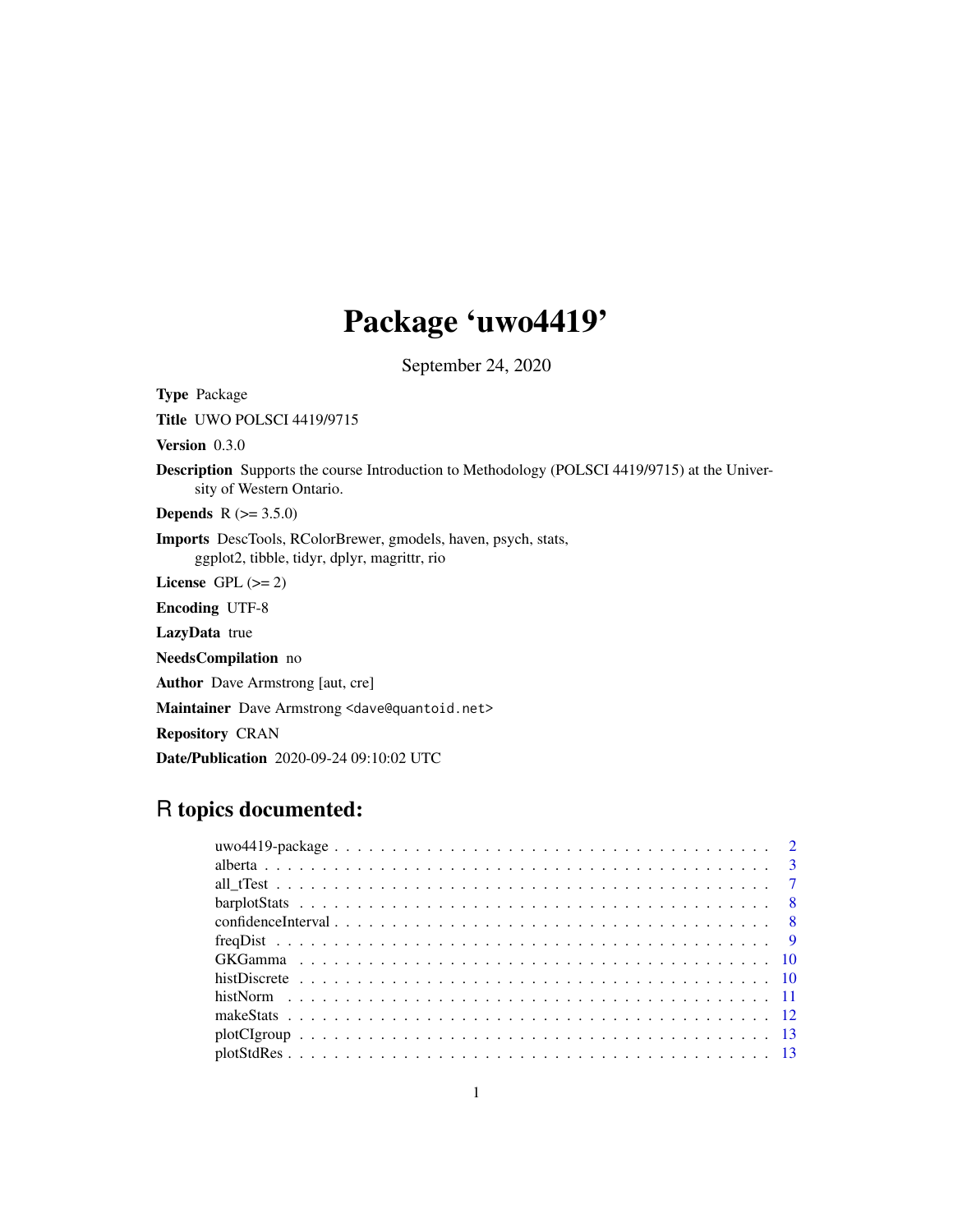uwo4419-package *UWO POLSCI 4419/9715*

# Description

Supports the course Introduction to Methodology (POLSCI 4419/9715) at the University of Western Ontario.

# Details

The DESCRIPTION file:

| uwo4419                                                                                                  |
|----------------------------------------------------------------------------------------------------------|
| Package                                                                                                  |
| <b>UWO POLSCI 4419/9715</b>                                                                              |
| 0.3.0                                                                                                    |
| $c(\text{person("Dave", "Armstrong", role=c("aut", "cre"), email="dave@quantoid.net"))$                  |
| Supports the course Introduction to Methodology (POLSCI 4419/9715) at the University of Western Ontario. |
| $R$ ( $> = 3.5.0$ )                                                                                      |
| DescTools, RColorBrewer, gmodels, haven, psych, stats, ggplot2, tibble, tidyr, dplyr, magrittr, rio      |
| $GPL (=2)$                                                                                               |
| $UTF-8$                                                                                                  |
| true                                                                                                     |
| Dave Armstrong [aut, cre]                                                                                |
| Dave Armstrong <dave@quantoid.net></dave@quantoid.net>                                                   |
|                                                                                                          |

Index of help topics:

| GKGamma            | Goodman-Kruskall Gamma                         |
|--------------------|------------------------------------------------|
| alberta            | Alberta Survey                                 |
| all_tTest          | Difference of Means Test                       |
| barplotStats       | Barplot of Summary Statistics                  |
| confidenceInterval | Confidence Interval                            |
| freqDist           | Frequency Distribution                         |
| histDiscrete       | Create a histogram from a discrete variable    |
| histNorm           | Histogram with Density Curves Super-imposed    |
| makeStats          | Measures of Association                        |
| plotCIgroup        | Plot Confidence Intervals by Groups            |
| plotStdRes         | Plot Standardized Residuals from a             |
|                    | Cross-tabulation                               |
| propci             | Approximate and Exact Confidence Intervals for |
|                    |                                                |

<span id="page-1-0"></span>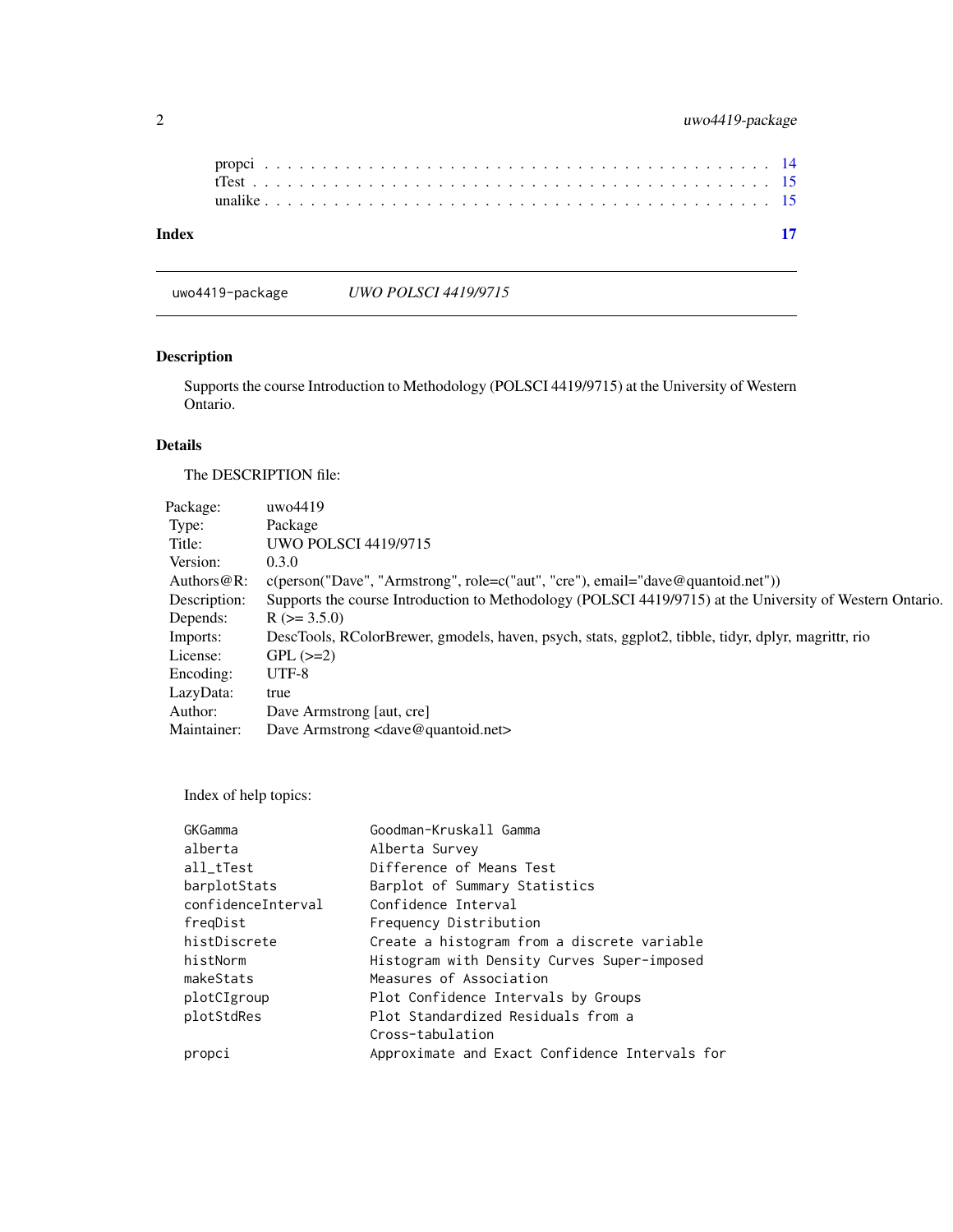#### <span id="page-2-0"></span>alberta 3

|                 | Proportions              |
|-----------------|--------------------------|
| tTest           | Difference of Means Test |
| unalike         | Unalikability            |
| uwo4419-package | UWO POLSCI 4419/9715     |

#### Author(s)

NA

Maintainer: NA

alberta *Alberta Survey*

# **Description**

Data from the 2013 Alberta Survey administered by the Population Research Lab at the University of Alberta. For complete codebook, see here [https://dataverse.library.ualberta.ca/](https://dataverse.library.ualberta.ca/dataset.xhtml?persistentId=doi:10.7939/DVN/10573) [dataset.xhtml?persistentId=doi:10.7939/DVN/10573](https://dataverse.library.ualberta.ca/dataset.xhtml?persistentId=doi:10.7939/DVN/10573).

# Usage

data(alberta)

# Format

A data frame with 2751 observations on the following 56 variables. Each of the policy statements is coded 1 (strongly disagree), 2 (disagree), 3 (agree), 4 (strongly agree), 8 (don't know)

respnum Respondent number

primary primary

strata Area of the province

- sex Gender of respondent
- d1 Your current debt/financial situation
- d2 Past two years, completely missed a payment/been at least two months late in pay
- d3 Past two years, consulted a debt consolidation or credit-counseling firm
- d4 Past two years, been denied for a loan or credit card due to your credit rating
- d5 Ever declared (filed for) bankruptcy, or a bankruptcy alternative jointly or alo
- d6 Currently have a checking or savings account at a bank or credit union
- d7 Currently hold or make payments on any student loans in your name
- d8 Have any credit cards in your name
- d9 Number of credit cards you have
- d10 How often do you pay the entire or full monthly balance on all of your credit ca
- e1 While growing up, before your 18th birthday: frequently experienced verbal insul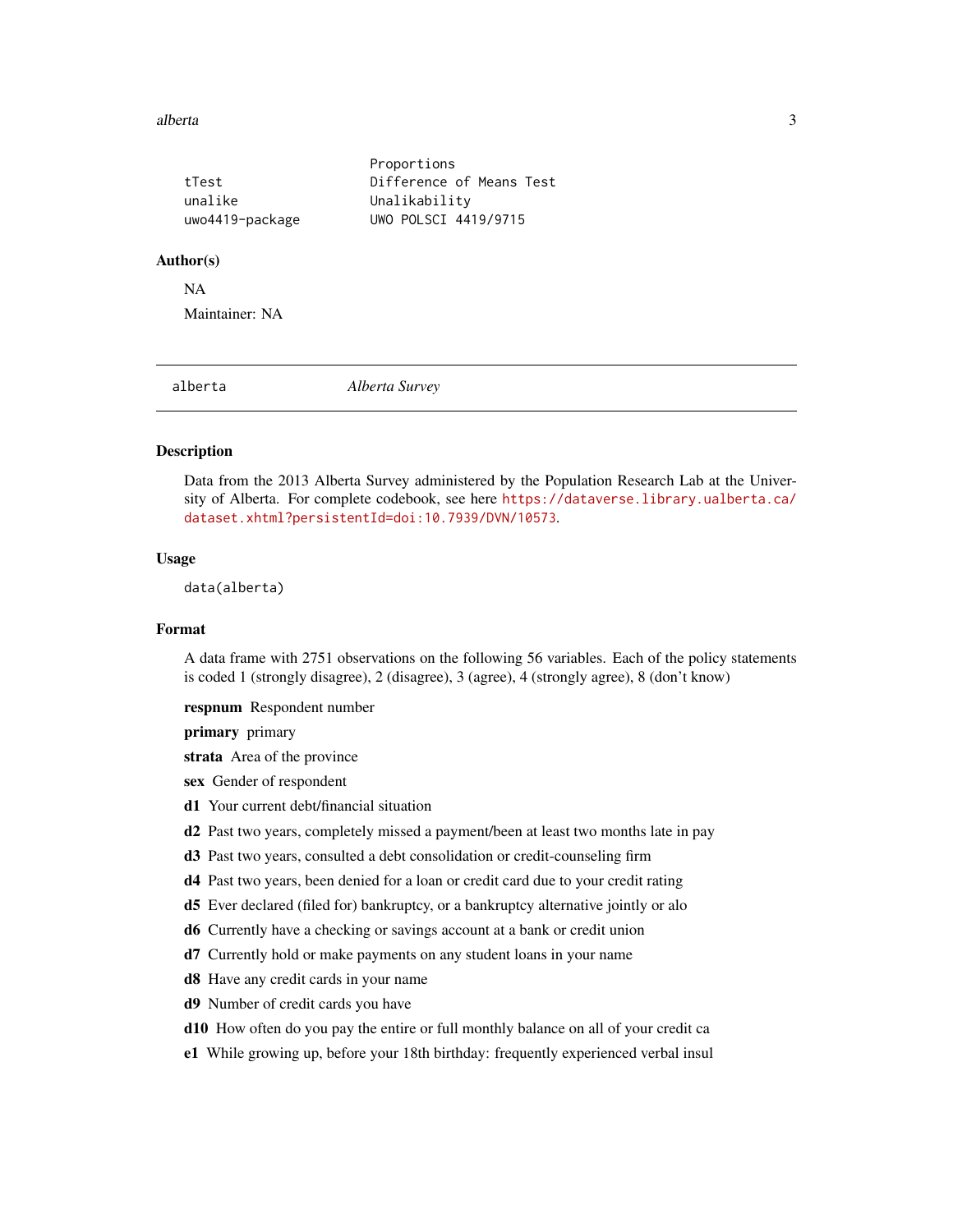- e2 While growing up, before your 18th birthday: ever injured or bruised from physic
- e3 While growing up, before your 18th birthday: experienced inappropriate sexual ad
- e4 While growing up, before your 18th birthday: ever witnessed your mother or stepm
- e5 While growing up, before your 18th birthday: part of a household where someone a
- e6 While growing up, before your 18th birthday: part of a household where someone w
- e7a While growing up, before your 18th birthday: part of a household where someone w
- e8 While growing up, before your 18th birthday: your parents separated or divorced
- e9 While growing up, before your 18th birthday: rate your level of stress of your c
- e10 Rate your emotional health today
- e11 Rate your physical health today
- e12 I have family and friends who help me feel safe, secure and happy
- e13 I usually expect things to go my way
- e14\_1 Diagnosed with high blood pressure as an adult
- e14 2 Diagnosed with diabetes as an adult
- e14.3 Diagnosed with irritable bowel syndrome/Crohn's disease as an adult
- e14 4 Diagnosed with chronic pain as an adult
- e14 5 Diagnosed with backache as an adult
- e14\_6 Diagnosed with asthma as an adult
- e14\_7 Diagnosed with allergies as an adult
- e14\_8 Diagnosed with chronic fatigue syndrome/ fibromyalgia as an adult
- e14\_9 Diagnosed with anxiety disorder as an adult
- e14\_10 Diagnosed with MDD (major depressive disorder) as an adult
- e14\_11 Diagnosed with alcohol dependency problems as an adult
- e14\_12 Diagnosed with drug dependency problems as an adult
- e14\_13 Diagnosed with other health problems as an adult
- e14 15 Diagnosed with no health problems as an adult
- e14 16 Treatment for high blood pressure
- e14\_17 Treatment for diabetes
- e14\_18 Treatment for irritable bowel syndrome/Crohn's disease
- e14\_19 Treatment for chronic pain
- e14 20 Treatment for backache
- e14 21 Treatment for asthma
- e14\_22 Treatment for allergies
- e14\_23 Treatment for chronic fatique syndrome/fibromyalgia
- e14\_24 Treatment for anxiety disorder
- e14 25 Treatment for MDD (major depressive dsorder)
- e14\_26 Treatment for alcohol dependency problems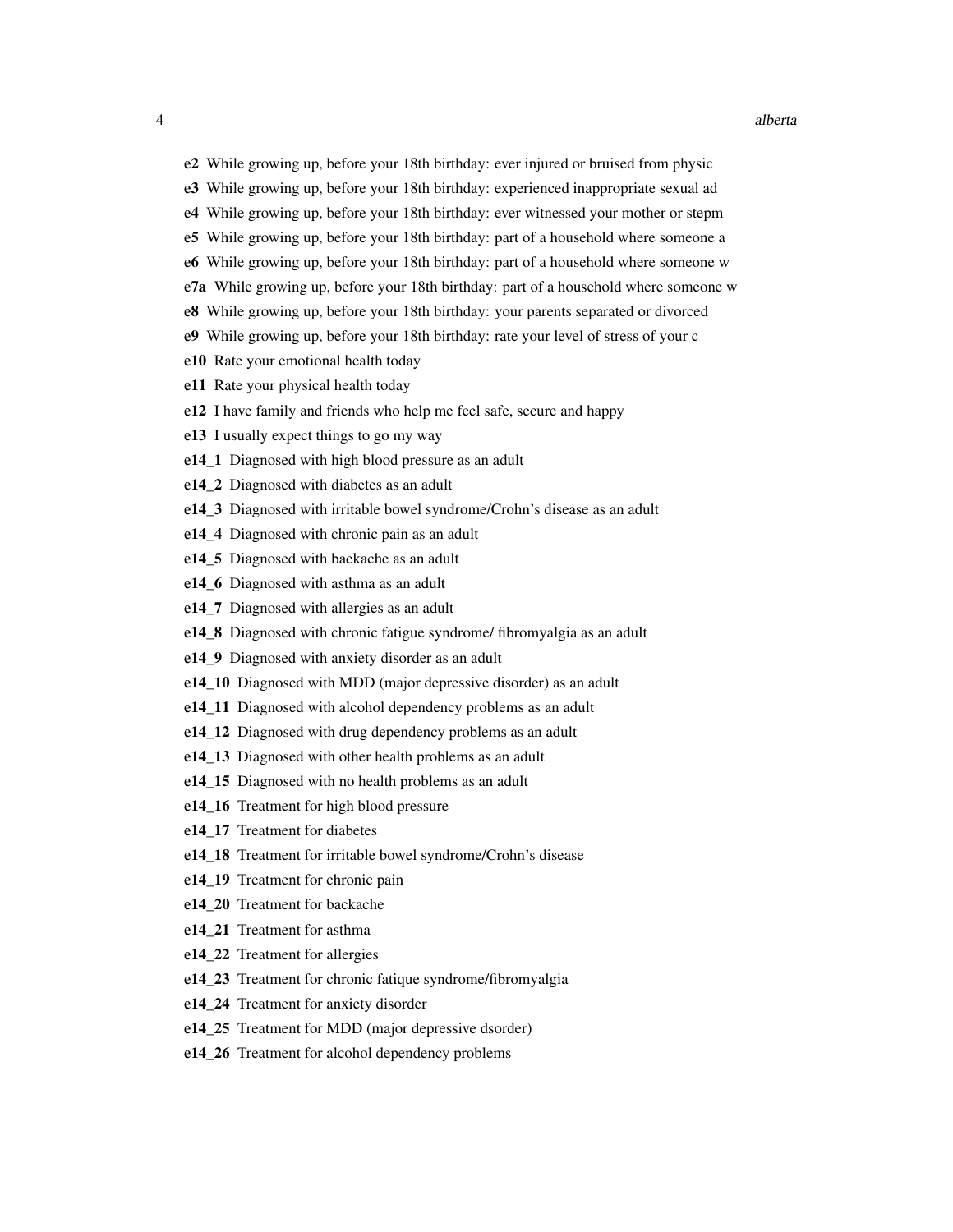#### alberta  $\sim$  5

- e14\_27 Treatment for drug dependency problems
- e14\_28 Treatment for other specified health problems
- ft1 How much do you know about the Temporary Foreign Worker Program?
- ft2 Skill and labour shortages in Canada should be met by...
- ft3 Employers in Alberta should be able to hire Temporary Foreign Workers for...
- ft4 Temporary foreign workers are needed to fill jobs in the Alberta labour market
- ft5 Temporary Foreign Workers are taking jobs away from Albertans
- ft6 Most Temporary Foreign Workers are members of visible minority groups (non-white
- ft7 It is OK for Alberta Workplace laws and standards to be less strict for Temporar
- ft8 Temporary Foreign Workers should be given the exact same workplace rights as Can
- ft9 It is OK if Temporary Foreign Workers are paid less than Canadian workers perfor
- ft10 All Temporary Foreign Workers should have the opportunity to obtain permanent re
- g1 Leading cause of death for Albertans under the age of 45
- g2 Thinking about the different health problems facing Albertans today, how serious g3 Injuries are...
- g4 Chances that you will visit an emergency room because of an injury in the next y
- g5 Chances that you will visit an emergency room because of a motor vehicle collisi
- g6a How preventable are poisonings?
- g6b How preventable are drownings?
- g6c How preventable are falls from ladders?
- g6d How preventable are workplace injuries?
- g6e How preventable are head injuries from not wearing a helmet while bicycle riding
- g6f How preventable are motor vehicle crashes from driving while distracted (e.g., c
- g6g How preventable are motor vehicle crashes from falling asleep at the wheel?
- g6h How preventable are injuries resulting from jaywalking?
- g6i How preventable are burns in the home from fire, flames & hot substances?
- g6j How preventable are operating machinery or a motor vehicle while under the influ
- g6k How preventable are suicides?
- g7 Thinking about the different injury issues, for example, motor vehicle collision
- g8 Thinking about the different injury issues, for example, motor vehicle collision
- h1 Do you believe that alcohol use contributes to health problems in Alberta?
- h<sub>2</sub> Do you believe alcohol use contributes to injuries in Alberta?
- h3\_1 Individuals have a responsibility to reduce alcohol-related injuries
- h3\_2 Families have a responsibility to reduce alcohol-related injuries
- h3\_3 Communities have a responsibility to reduce alcohol-related injuries
- h<sub>3</sub> 4 Government has a responsibility to reduce alcohol-related injuries
- h3\_5 Health care has a responsibility to reduce alcohol-related injuries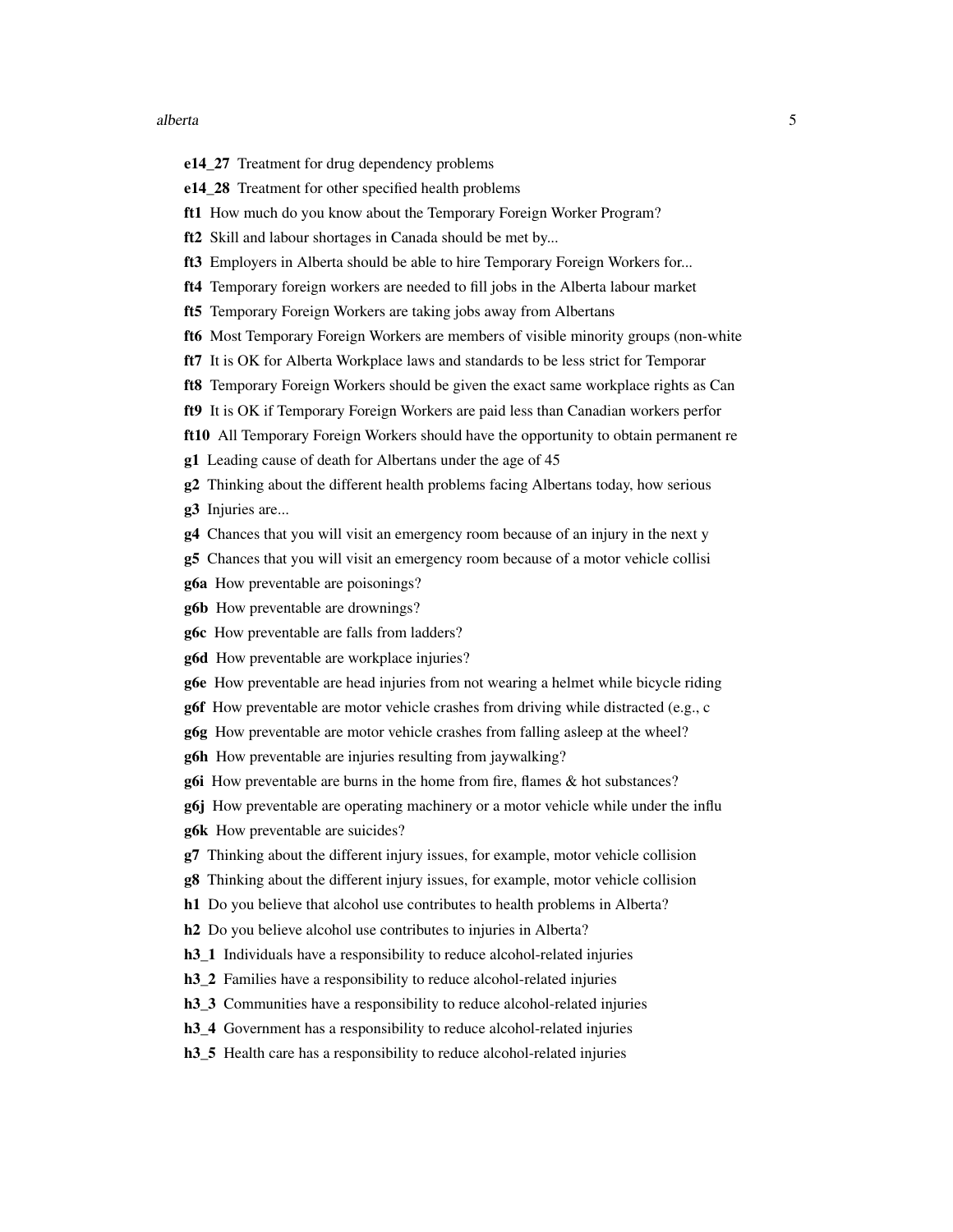- 
- h3\_6 Police have a responsibility to reduce alcohol-related injuries
- h3\_7 Workplaces have a responsibility to reduce alcohol-related injuries
- h3 8 Alcohol industry/producers have a responsibility to reduce alcohol-related injur
- h3\_9 Hospitality industry has a responsibility to reduce alcohol-related injuries
- h4 Best way for the government to reduce alcohol problems
- h5 Had at least one drink of any alcoholic beverage during the past 30 days?
- h6 Number of DAYS had at least one drink of any alcoholic beverage during the past
- h<sup>7</sup> On the days when you drank, number of DRINKS on average during the past 30 days?
- h8 Considering all types of alcoholic beverages, number of times during the past 30
- k1a Your present employment status
- k3a Number of adults (including yourself) living in household
- k3b Number of children living in household
- k3c Total number of persons in household

age Your age

- agex Recoded age in six groups
- k5a Current marital status
- k6 Highest level of education
- k6group Recoded education into three groups
- k7 Total years of schooling
- k8a Your religion
- mrelig Recoded religion into four groups
- canb Were you born in Canada?
- abb Were you born in Alberta?

cgrp Are you...?

- k10 Would you say that you (and your family) are BETTER OFF, just the SAME, or WORSE
- k11 A year from now, do think you you (and your family) will be BETTER OFF, just ab
- k12a Total Household income for the past year before taxes and deductions
- k13 Do you (or your spouse/partner/parents) presently own or rent your residence?
- k16a If an election was held today, how would you vote federally?
- k16b If an election was held today, how would you vote provincially?
- k17 Postal code
- wtx Weights from Cansim estimate for 2012
- wtx2 Weights by Age (3) and Gender by Area Cansim Estimate
- agegroupxx Three agegroups used in weighting variable wtx2
- b1 China's increasing economic strength benefits Alberta
- b2 Alberta should build stronger ties with China
- b3 China is important as an export market for Alberta goods and services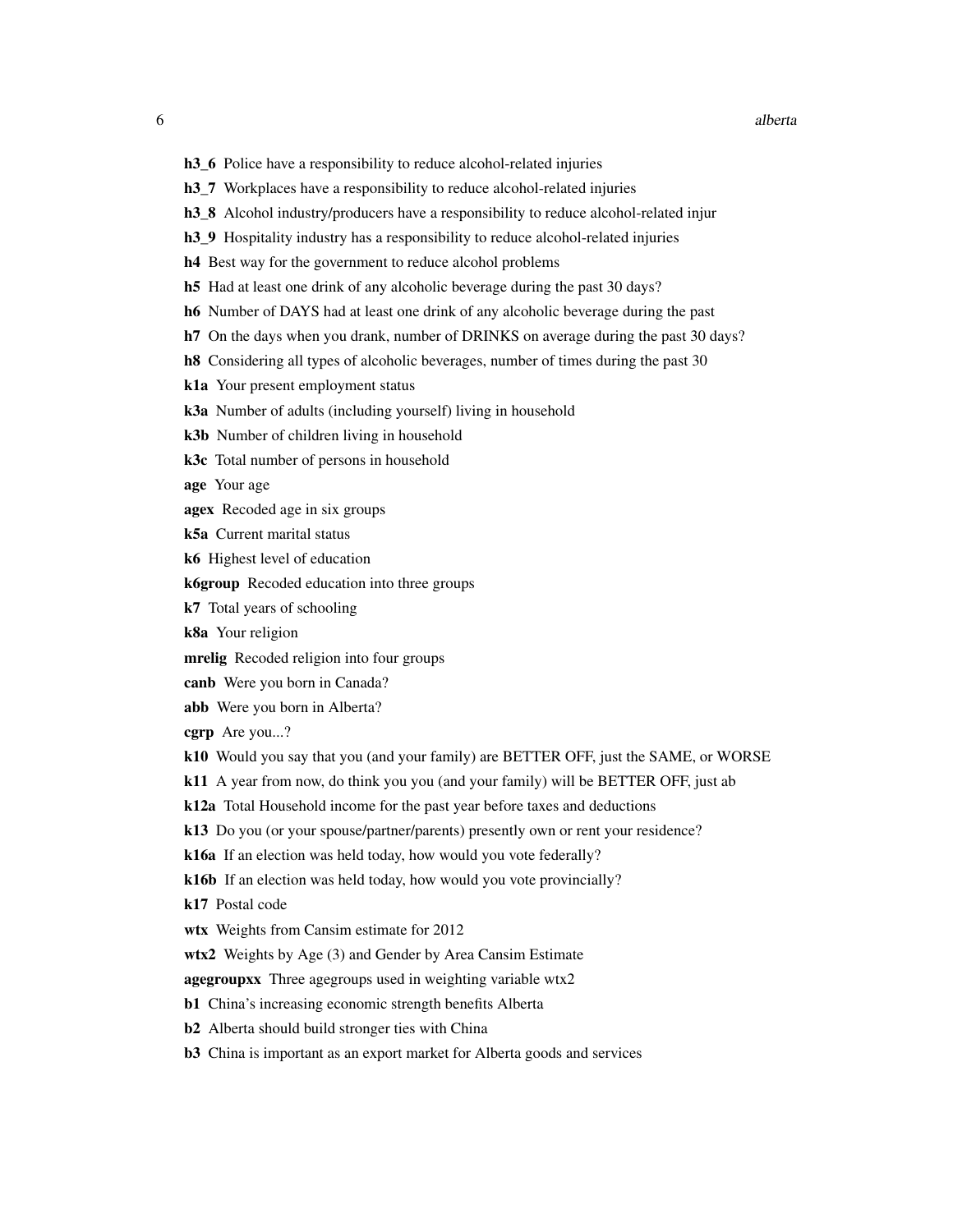- <span id="page-6-0"></span>b4 Alberta should decrease its economic reliance on the US market
- b5 Alberta should diversify its economy by trading more with Asia
- b6 Alberta should support the building of better infrastructure to transport energy
- b7 Alberta should welcome Chinese investment in the province
- b9 Alberta should welcome Chinese investment in energy and other resource sectors
- b10 China will play an increasingly significant role in the future opportunities of
- b11 Increased tourism from China is good for Alberta
- b12 The ability to speak Chinese will become more important to Albertans

#### Source

Population Research Laboratory, 2015, "Alberta Survey, 2013", https://doi.org/10.7939/DVN/10573, UAL Dataverse, V3

| all_tTest | Difference of Means Test |
|-----------|--------------------------|
|-----------|--------------------------|

# Description

Produces a more helpful summary of the existing  $t$ . test function.

# Usage

```
all_tTest(x, y, data,
  adjust.method= c("none", "holm", "hochberg",
  "hommel", "bonferroni", "BH", "BY", "fdr"), \dots)
```
#### Arguments

| X.            | Character string giving name of grouping variable.                                                      |
|---------------|---------------------------------------------------------------------------------------------------------|
| V             | Character string giving name of continuous variable.                                                    |
| data          | Data where both $x$ and $y$ can be found.                                                               |
| adjust.method | Method to for adjusting p-values for multiple testing. It uses the same set of<br>choices as p. adjust. |
| .             | Other arguments to be passed down to the t. test function.                                              |

#### Value

A list of class allTT with one element elements:

sum Means, n, and standard errors for both groups and the difference.

tt The result produced by t.test.

```
data(alberta)
all_tTest("k6group", "k3c", data=alberta)
```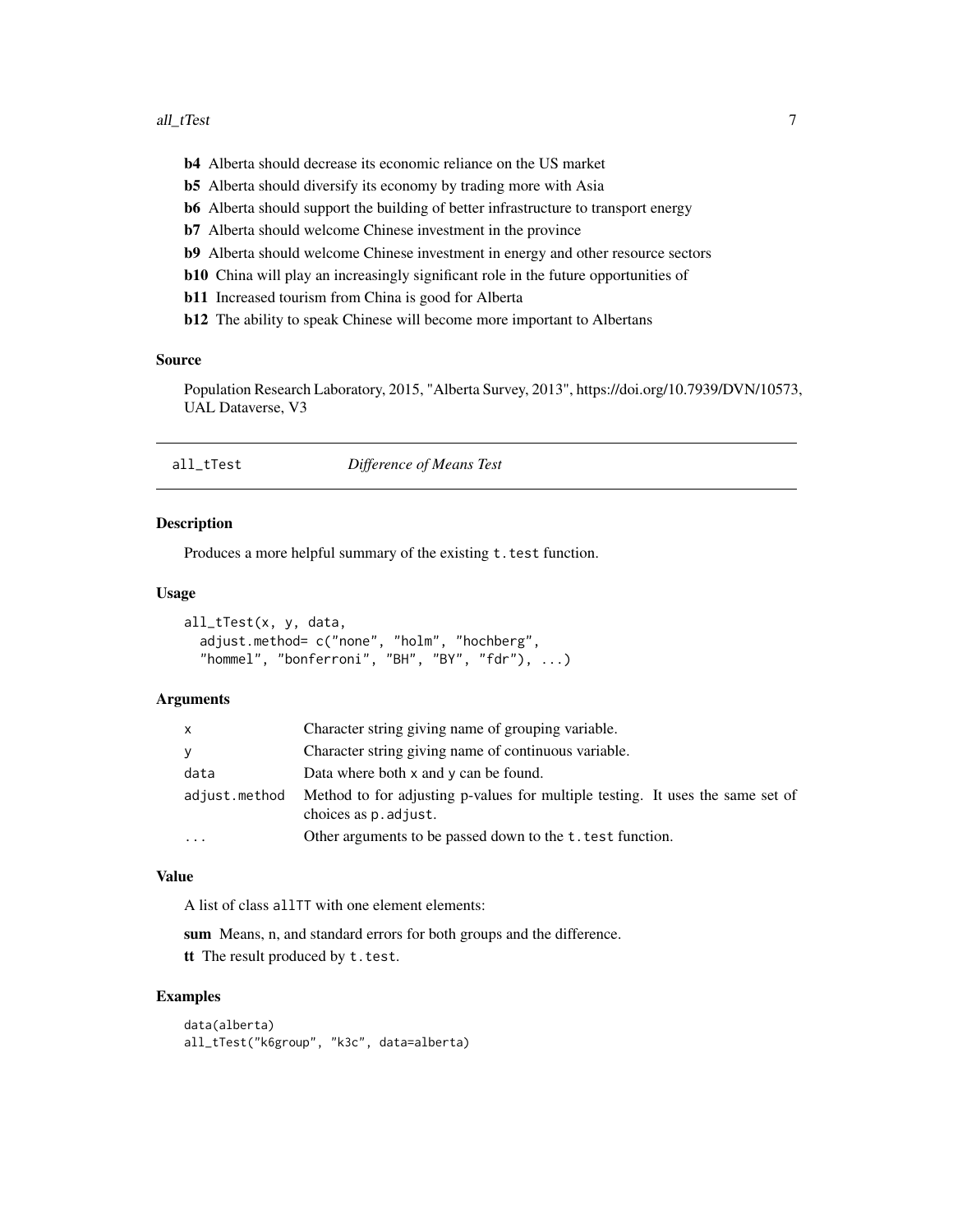<span id="page-7-0"></span>

Produces a barplot of summary statistics.

# Usage

barplotStats(x, y, data, stat="sum", includeN=FALSE, ...)

# Arguments

| $\mathsf{x}$ | Character string giving the name of the grouping variable.                                                                           |
|--------------|--------------------------------------------------------------------------------------------------------------------------------------|
| y            | Character string giving the name of the numeric variable to be summarized.                                                           |
| data         | Data frame in which x and y can be found.                                                                                            |
| stat         | A string given the statistic that will be used to summarize the data.                                                                |
| includeN     | Logical indicating whether the number of observations in the group should be<br>appended to the variable name for plotting purposes. |
| $\cdots$     | other arguments that will be passed down to stat.                                                                                    |

# Value

A plot

# Examples

```
data(alberta)
barplotStats("k6group", "k3c", alberta, stat="mean")
```
<span id="page-7-1"></span>confidenceInterval *Confidence Interval*

# Description

Make a confidence interval for the mean of a vector of values.

# Usage

```
confidenceInterval(x, confidence = 0.95, na.rm = TRUE, distr = c("normal", "t"))
```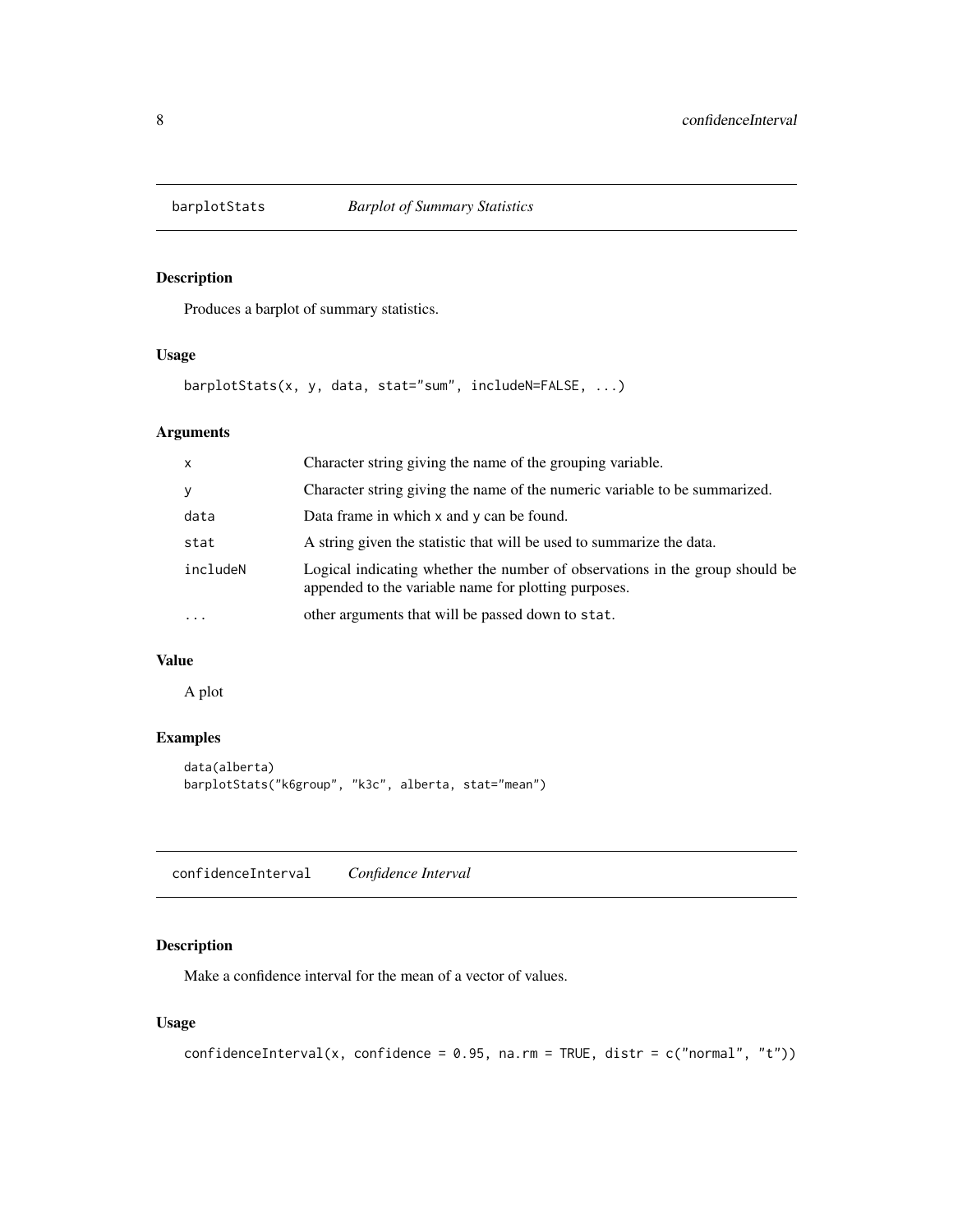#### <span id="page-8-0"></span>freqDist 9

# Arguments

| $\mathsf{x}$ | A vector of values for which the mean and its confidence interval will be calcu-<br>lated. |
|--------------|--------------------------------------------------------------------------------------------|
| confidence   | Desired level of confidence for the confidence interval. Defaults to 0.95.                 |
| na.rm        | Logical indicating whether missing observations should be removed. Defaults<br>to TRUE.    |
| distr        | Distribution used to find the critical value. Default is "normal".                         |

# Value

A vector of values giving the mean, confidence interval and standard error.

# Examples

data(alberta) confidenceInterval(alberta\$k7)

freqDist *Frequency Distribution*

# Description

Produces a frequency distribution, relative frequency distribution and cumulative distribution from a factor vector.

# Usage

freqDist(x)

# Arguments

x A factor or a numeric variable with relatively few unique vales.

# Value

A matrix with the following columns:

Freq The raw frequency count

Percent The relative frequency or percentage of observations in each group

CuPct The cumulative percentage of observations in each group

# Examples

data(alberta) freqDist(alberta\$k6group)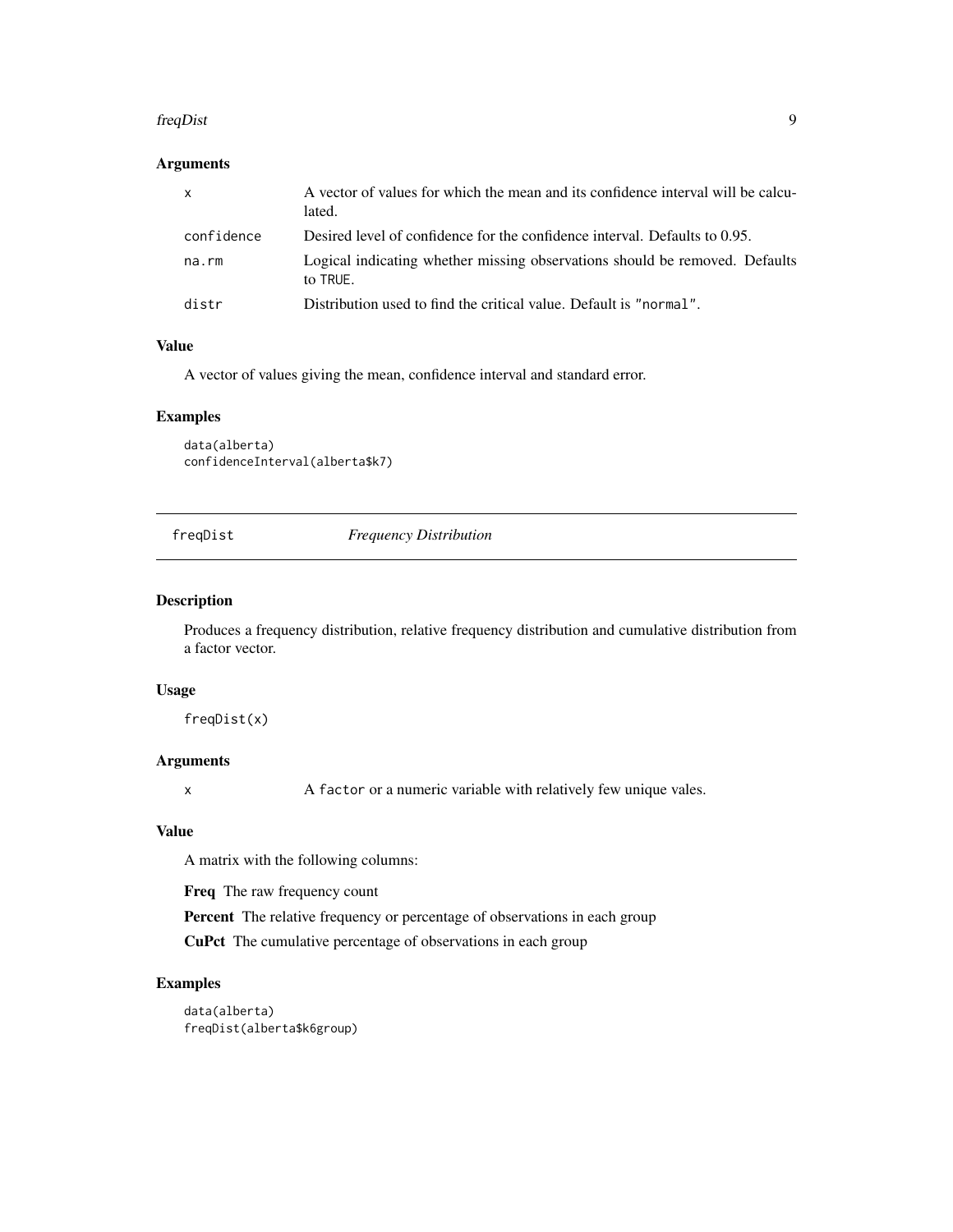<span id="page-9-0"></span>

Calculates Goodman and Kruskall's Gamma along with its confidence interval

# Usage

 $GKGamma(x, y = NULL, conf.level = NA, ...)$ 

# Arguments

| $\mathsf{x}$ | Either a matrix providing a cross-tabulation of two variables (if y is NULL) or<br>one variable that will be cross-tabulated with y.    |
|--------------|-----------------------------------------------------------------------------------------------------------------------------------------|
| <b>V</b>     | Either NULL if $x$ is a matrix or a variable that will be cross-tabulated with $x$ .                                                    |
| conf.level   | The confidence level of the desired confidence interval. If this is NA (the default),<br>then no confidence intervall will be produced. |
|              | Other arguments to be passed down to the table function.                                                                                |

# Value

A test statistic and optional confidence interval.

# Examples

data(alberta) GKGamma(alberta\$d2, alberta\$k6group)

histDiscrete *Create a histogram from a discrete variable*

# Description

A histogram for a discrete variable is basically a bar chart with no space between the bars.

#### Usage

```
histDiscrete(x, data, ...)
```
# Arguments

|                         | A character string giving the name of the variable to be plotted. |
|-------------------------|-------------------------------------------------------------------|
| data                    | A data frame in which x can be found.                             |
| $\cdot$ $\cdot$ $\cdot$ | Not implemented                                                   |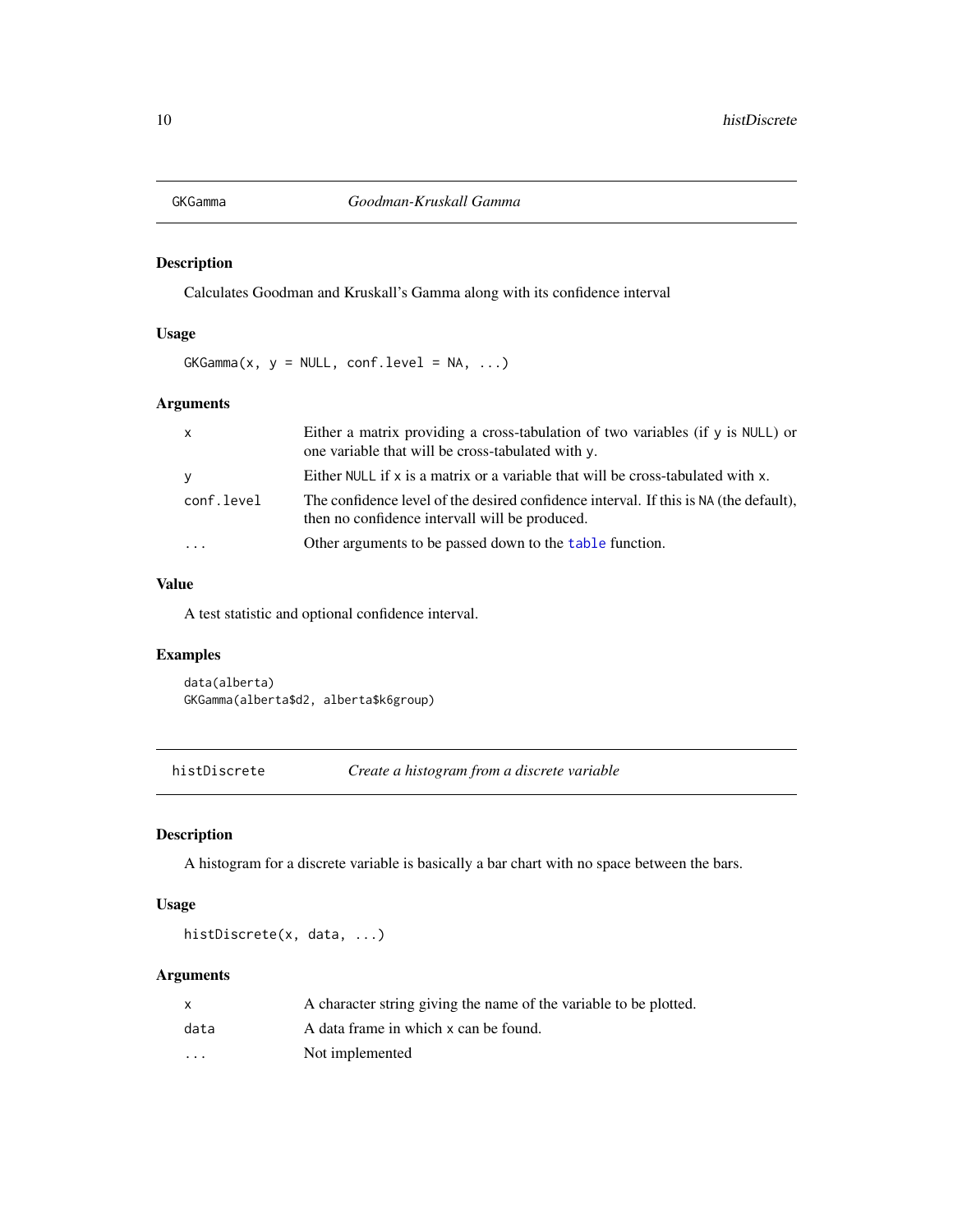#### <span id="page-10-0"></span>histNorm 11

# Value

A ggplot.

# Examples

```
data(alberta)
alberta$k3c <- ifelse(alberta$k3c > 11, NA, alberta$k3c)
histDiscrete("k3c", alberta)
```
histNorm *Histogram with Density Curves Super-imposed*

# Description

Histogram with density curves super-imposed

# Usage

histNorm(x, data, normCurve=TRUE, densCurve=FALSE, bins=30)

# Arguments

| $\mathsf{x}$ | Character string giving the name of the variable to be plotted                                     |
|--------------|----------------------------------------------------------------------------------------------------|
| data         | A data frame in which x can be found.                                                              |
| normCurve    | Whether or not to impose a normal curve with same mean and SD as plotted<br>variable (solid line). |
| densCurve    | Whether or not to impose a smoothe density estimate of the plotted variable<br>(dashed line).      |
| bins         | Number of bins to use in the histogram                                                             |

# Value

A ggplot

```
data(alberta)
alberta$age <- ifelse(alberta$age > 94, NA, alberta$age)
histNorm("age", alberta)
```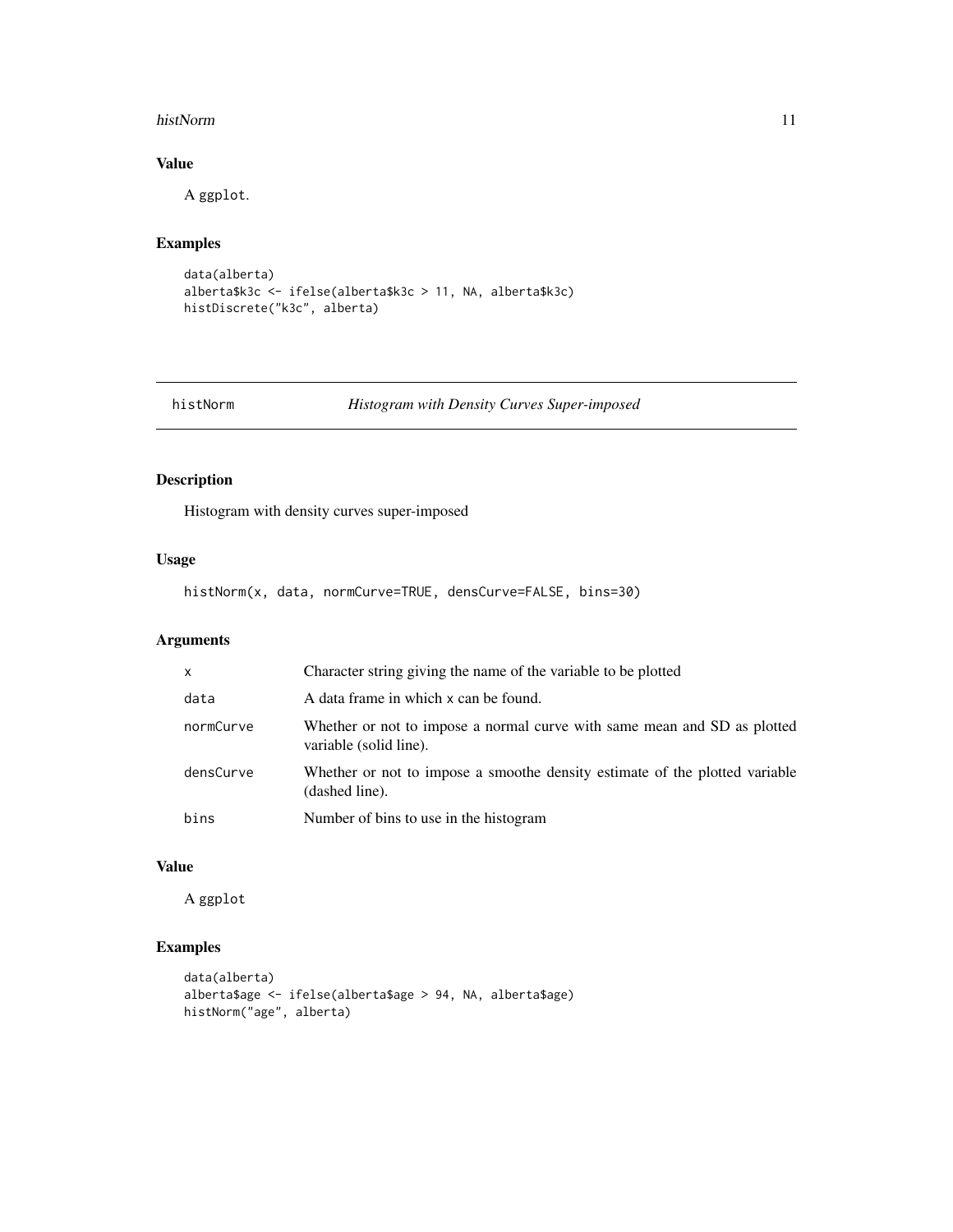<span id="page-11-0"></span>

Calculate measures of association for a pair of factor variables.

# Usage

```
makeStats(x, y, chisq = FALSE, phi = FALSE, cramersV = FALSE, lambda = FALSE,
 gamma = FALSE, d = FALSE, taub = FALSE, rho = FALSE, n = 1000)
```
# Arguments

| $\mathsf{x}$ | Either a matrix providing a cross-tabulation of two variables (if y is NULL) or<br>one variable that will be cross-tabulated with y. |
|--------------|--------------------------------------------------------------------------------------------------------------------------------------|
| y            | Either NULL if $x$ is a matrix or a variable that will be cross-tabulated with $x$ .                                                 |
| chisq        | Logical indicating whether Chi-squared should be calculated.                                                                         |
| phi          | Logical indicating whether phi should be calculated.                                                                                 |
| cramersV     | Logical indicating whether Cramer's Vshould be calculated.                                                                           |
| lambda       | Logical indicating whether Lambda should be calculated.                                                                              |
| gamma        | Logical indicating whether Gamma should be calculated.                                                                               |
| d            | Logical indicating whether Somer's D should be calculated.                                                                           |
| taub         | Logical indicating whether Kendall's Tau b should be calculated.                                                                     |
| rho          | Logical indicating whether Spearman's Rho should be calculated.                                                                      |
| n            | Number of simulated values used to calculate the p-value                                                                             |

# Value

A matrix of statistics and simulated p-values.

```
data(alberta)
makeStats(alberta$k6group, alberta$d2, chisq=TRUE, taub=TRUE)
```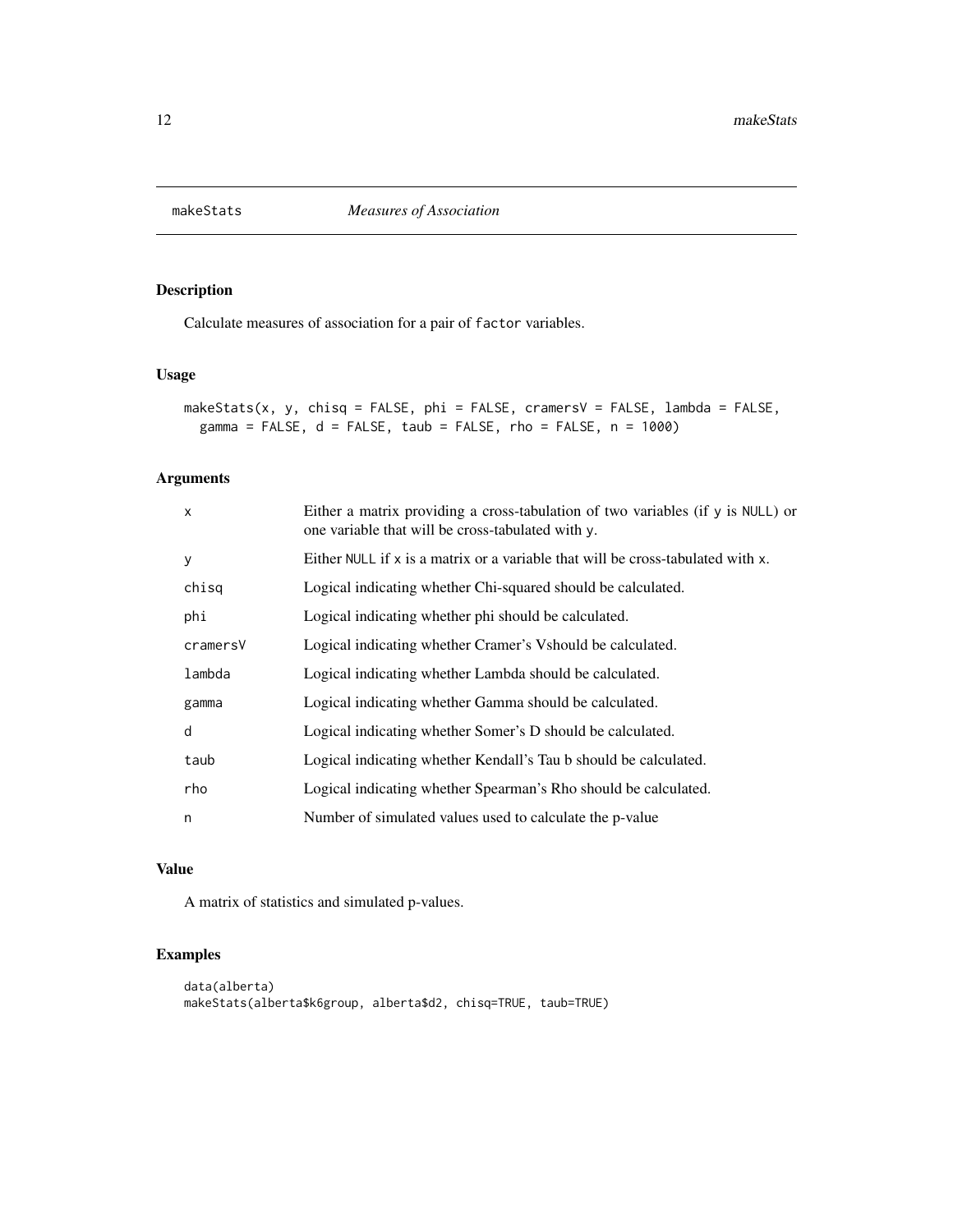<span id="page-12-0"></span>

Plot confidence intervals by group.

# Usage

plotCIgroup(form, data, includeOverall = TRUE, ...)

# Arguments

| form | Formula giving dependent variable and grouping variable.                                                                          |
|------|-----------------------------------------------------------------------------------------------------------------------------------|
| data | Data used to calculate confidence intervals                                                                                       |
|      | include Overall Logical indicating whether the overall mean and confidence interval for all ob-<br>servations should be included. |
| .    | Other arguments to be passed down to confidence Interval.                                                                         |
|      |                                                                                                                                   |

# Value

A ggplot.

# Examples

```
data(alberta)
alberta$k6group <- factor(alberta$k6group,
   labels = attr(attr(alberta$k6group, "labels"), "names"))
plotCIgroup(k3c ~ k6group, data=alberta)
```
plotStdRes *Plot Standardized Residuals from a Cross-tabulation*

# Description

Uses ggplot2 to visualize the standardized residuals from a cross-tabulation

# Usage

```
plotStdRes(x)
```
# Arguments

x A cross-tabulation of two variables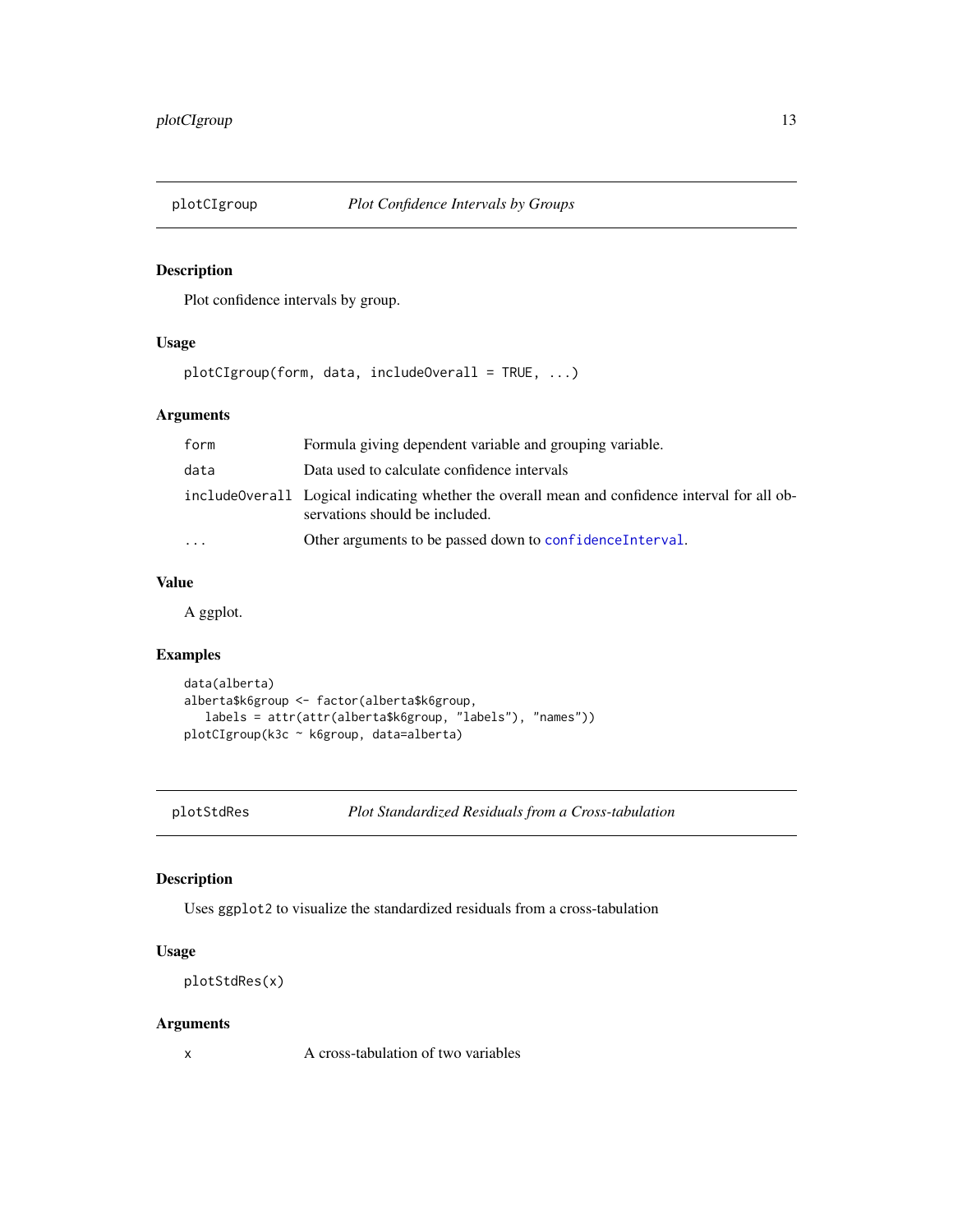14 property and the property of the state of the state of the property of the property of the state of the state of the state of the state of the state of the state of the state of the state of the state of the state of th

# Value

A ggplot

# Examples

```
alberta$k6group <- rio::factorize(alberta$k6group)
alberta$d2 <- rio::factorize(alberta$d2)
tab <- with(alberta, table(k6group, d2))
plotStdRes(tab)
```
propci *Approximate and Exact Confidence Intervals for Proportions*

# Description

Produces confidence intervals for proportions through normal approximation and using exact methods based on the Beta distribution.

# Usage

propci(x, n=NULL, conf.level=.95)

# Arguments

| X          | An integer value representing the number of ones (successes) or a variable with<br>only zeros, ones and (potentially) NAs.                      |
|------------|-------------------------------------------------------------------------------------------------------------------------------------------------|
| n          | If $x$ is an integer, then n is the total number of observations from which the<br>number of successes comes. Otherwise, n will be disregarded. |
| conf.level | Level of confidence for the interval                                                                                                            |

# Value

A matrix giving the normal approximation and exact confidence intervals.

```
data(alberta)
propci(alberta$sex-1)
```
<span id="page-13-0"></span>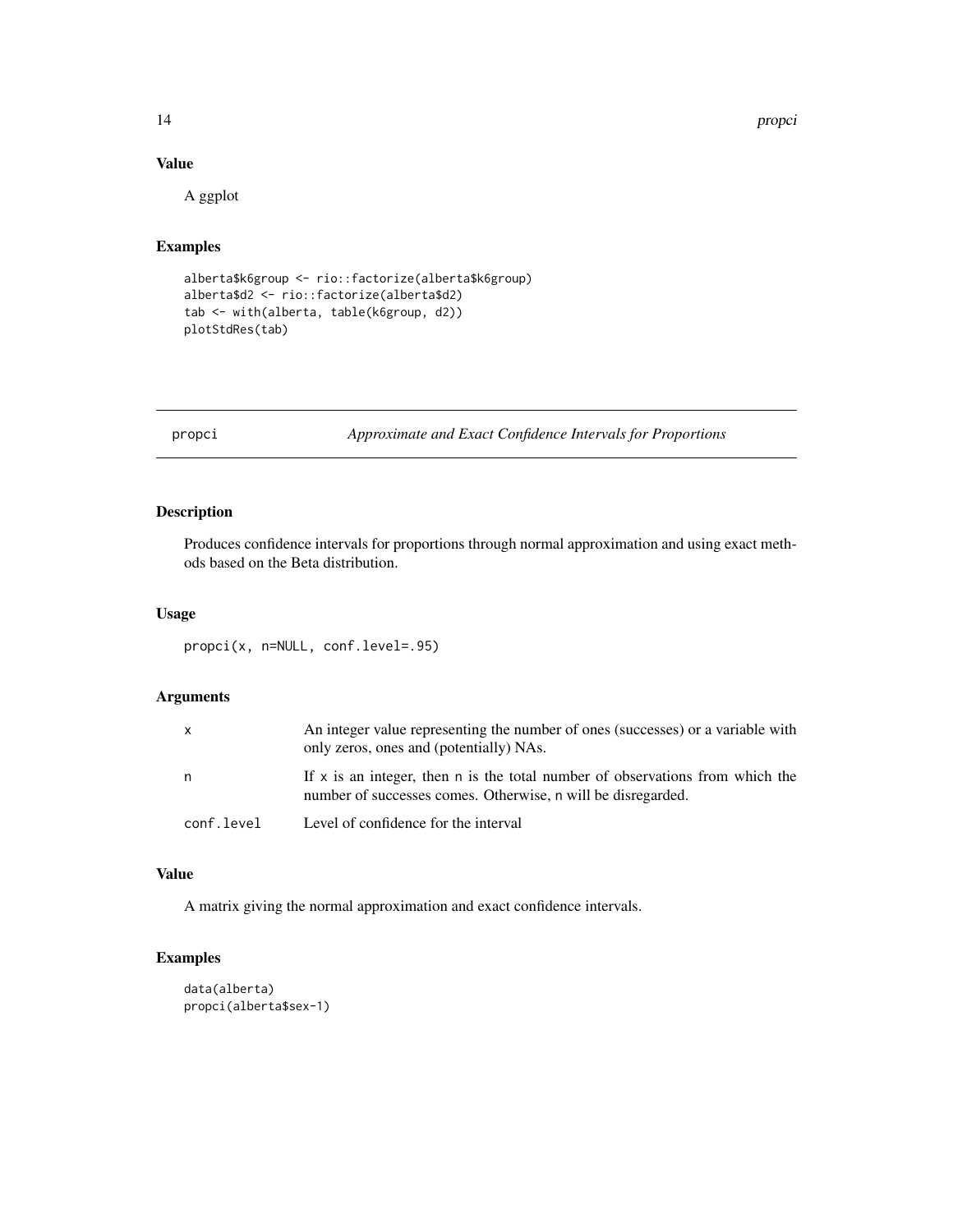<span id="page-14-0"></span>

Produces a more helpful summary of the existing t.test function.

# Usage

tTest(x, y, data, ...)

# Arguments

| x                       | Character string giving name of grouping variable.         |
|-------------------------|------------------------------------------------------------|
| у                       | Character string giving name of continuous variable.       |
| data                    | Data where both $x$ and $y$ can be found.                  |
| $\cdot$ $\cdot$ $\cdot$ | Other arguments to be passed down to the t. test function. |

# Value

A list of class tTest with two elements:

sum Means, n, and standard errors for both groups and the difference.

tt The result produced by t.test.

# Examples

```
data(alberta)
alberta$sex <- rio::factorize(alberta$sex)
tTest("sex", "k7", data=alberta)
```
unalike *Unalikability*

# Description

Unalikability is a measure of variation for categorical variables. It essentially measures the probability of drawing two non-equal values at random.

# Usage

unalike(x)

# Arguments

x A factor or other variable with relatively few levels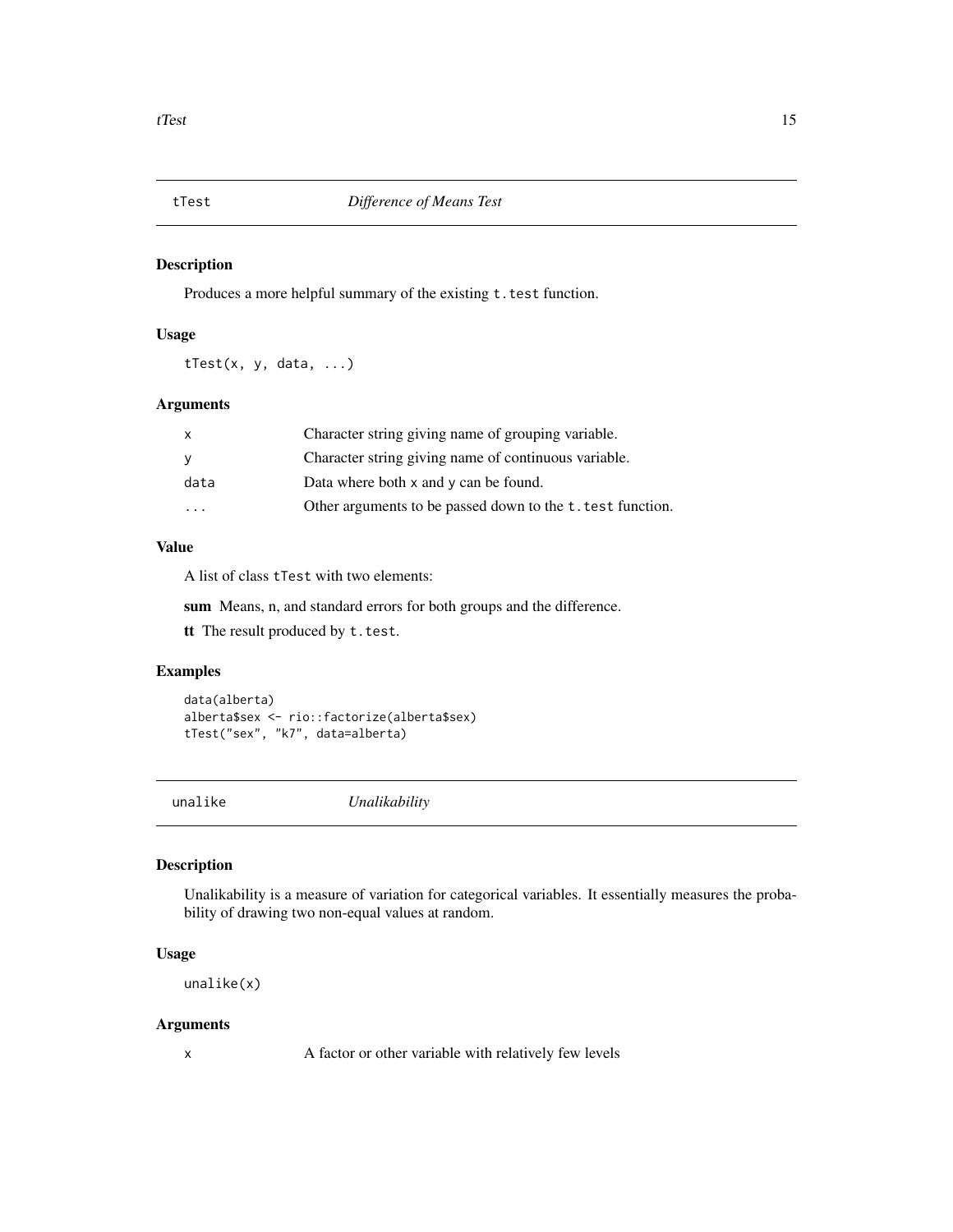# Value

The unalikability score.

# References

Gary D. Kader and Mike Perry (2007) 'Variability for Categorical Variables' Journal of Statistics Education Volume 15, Number 2. <http://jse.amstat.org/v15n2/kader.html>

```
data(Alberta)
unalike(alberta$k6group)
```